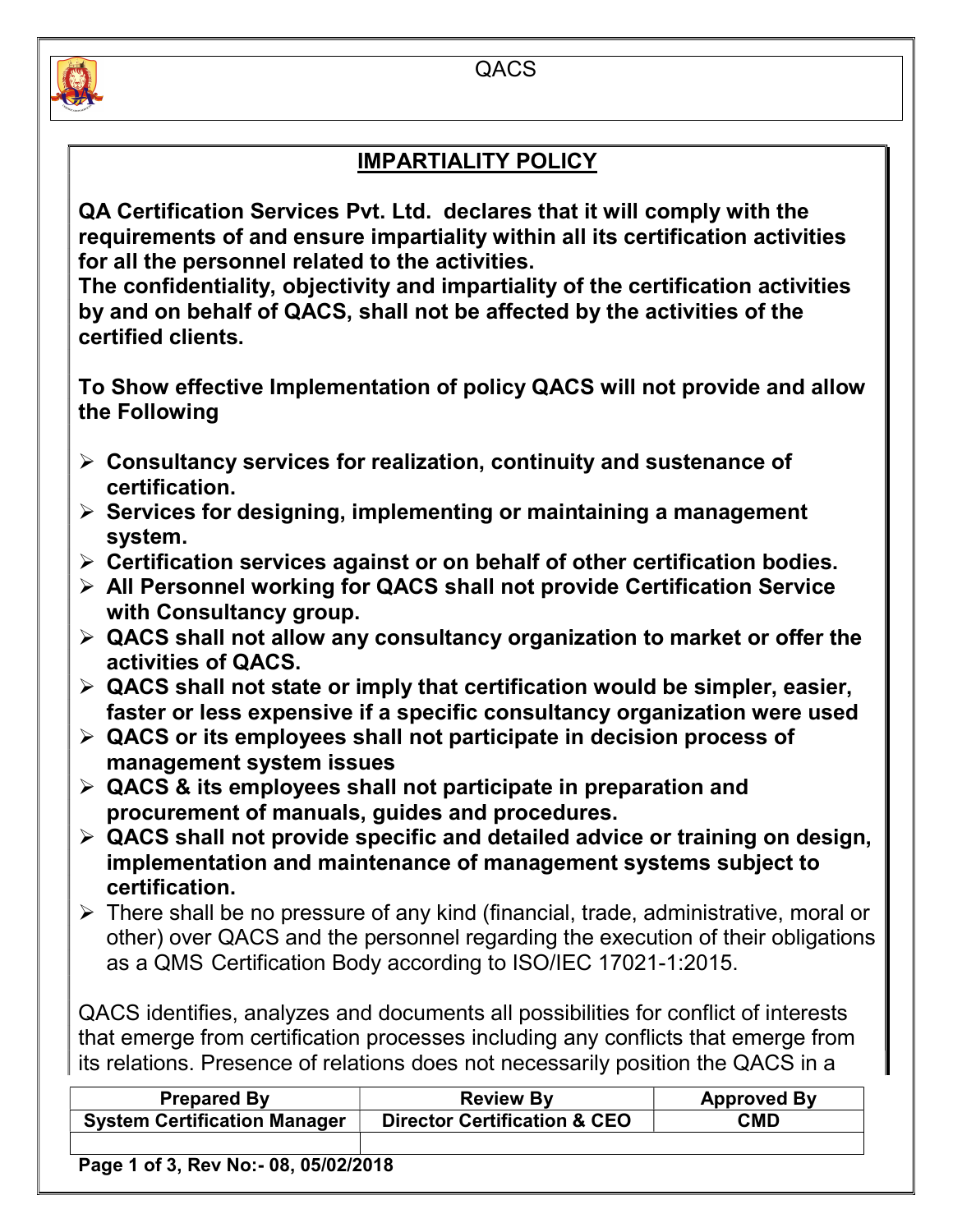



situation of conflict of interests. If some relations create impartiality threats, QACS documents and eliminates or decreases such threats. This information is presented to the Advisory Board members. It is necessary to cover all possible conflict of interests' sources that are identified regardless of their origin. QACS requires from all employees, internal and external, to comply with impartiality rules as well as reveal any situation known to them that may present them or QACS with a conflict of interests. QACS shall use this information as input in identifying threats to impartiality raised by the activities of such personnel or by the organization that employ them. Such personnel, internal or external shall not be used unless they demonstrate that there is no conflict of interest. QACS shall not undertake any action that threatens the impartiality and/or are potential conflict of interests.

When certain relations create unacceptable impartiality threat, then the certification shall not be conducted. QACS shall not certify another certification body for its activities related to management system certification.

When potential impartiality threat arises QACS eliminates it or decreases it. This process is also controlled by the impartiality committee.

QACS shall not certify own group companies (if there are such companies) or organizations that QACS is a part of or a member.

Personnel, who have provided consultancy (including internal audits) within two years to the organization seeking certification, are not allowed to take part in audit or other certification activities.

QACS shall not provide internal audits for its certified clients. PCMS shall not certify a management system for which it has conducted internal audits within two years following the end of the internal audits.

QACS shall not provide certification services to a client when relations between the Consultancy Company and QACS could lead to impartiality threat.

QACS shall not outsource audits to a management system consultancy organization as this poses an unacceptable threat to the impartiality of the certification body. This does not apply to individuals contracted as auditors or technical experts.

QACS does not receive any financial support different from the invested in it and the fees of its services.

| Prepared By                         | <b>Review By</b>                        | <b>Approved By</b> |
|-------------------------------------|-----------------------------------------|--------------------|
| <b>System Certification Manager</b> | <b>Director Certification &amp; CEO</b> | CMD                |
|                                     |                                         |                    |

Page 2 of 3, Rev No:- 08, 05/02/2018